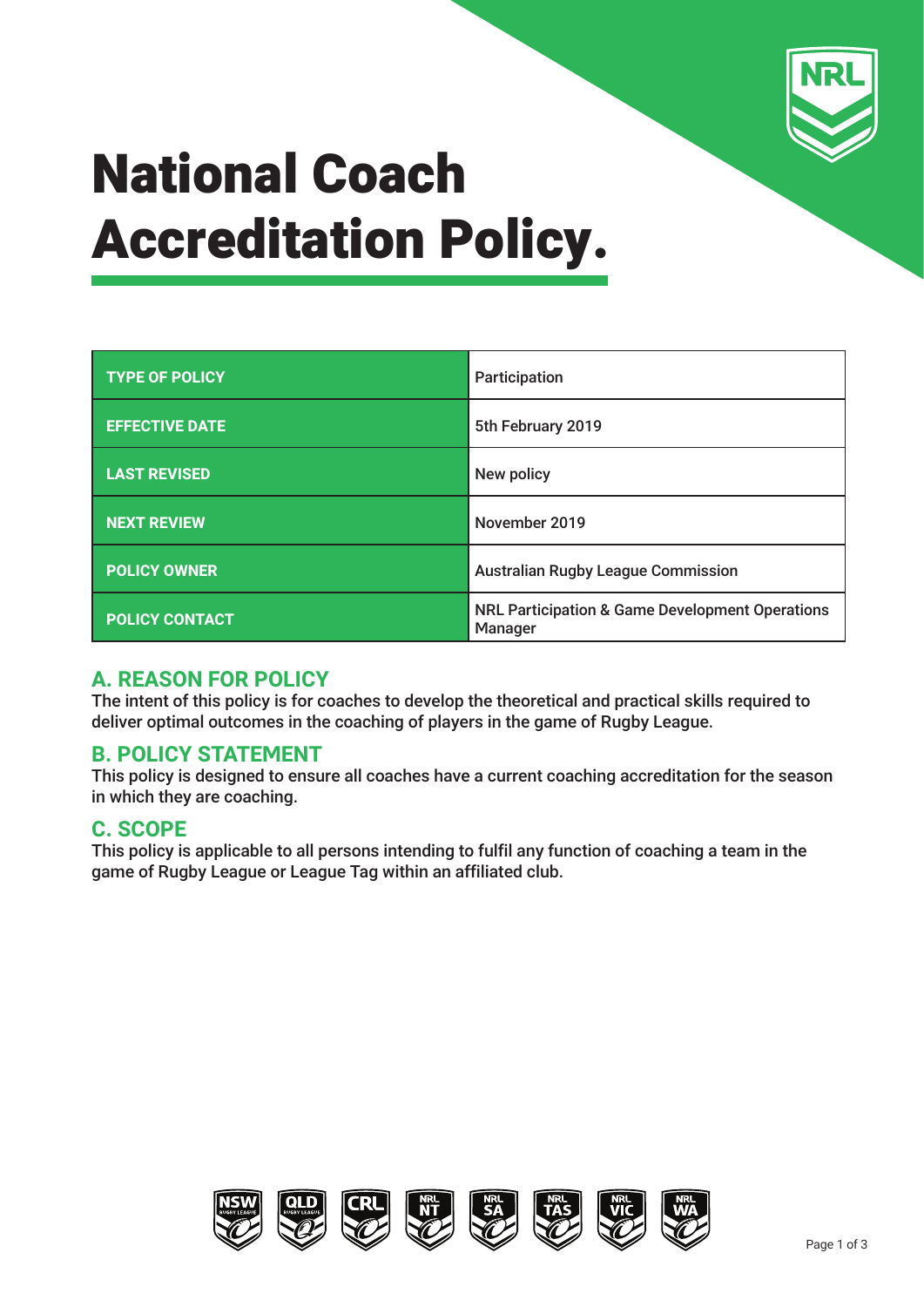

# National Coach Accreditation Policy.

### **D. DEFINITIONS**

| <b>NATIONAL COACH ACCREDITATION COURSE</b> | Coach accreditation courses provided by the<br>National Rugby League that fall within the Sport Aus<br>quidelines Entry level coaching course is designed<br>for coaching of players aged 6-12 Years |  |
|--------------------------------------------|------------------------------------------------------------------------------------------------------------------------------------------------------------------------------------------------------|--|
| <b>MODIFIED GAMES COACHING</b>             | Entry level coaching course is designed for coaching<br>of players aged 6-12 Years                                                                                                                   |  |
| <b>INTERNATIONAL GAMES COACHING</b>        | Entry level coaching course is designed for coaching<br>of players aged 13 years and above                                                                                                           |  |
| <b>LEAGUE TAG COACHING</b>                 | Coaching League Tag is an additional eLearning<br>module for League Tag coaches completing the age<br>group specific courses.                                                                        |  |

### **E. POLICY HISTORY**

| <b>PARTICIPATION POLICY</b><br><b>IDENTIFICATION NUMBER</b> | <b>VERSION</b> | <b>RELEASE DATE</b> | <b>AUTHOR</b>                                            |
|-------------------------------------------------------------|----------------|---------------------|----------------------------------------------------------|
| P010                                                        | 1.0            | 5th February 2019   | <b>National Participation</b><br><b>Policy Committee</b> |

### **NATIONAL COACH ACCREDITATION POLICY**

#### **1.0. PURPOSE**

The purpose of this policy is to outline the courses that are required to be completed under Sport Aus guidelines for those who intend to coach a Rugby League or League Tag team.